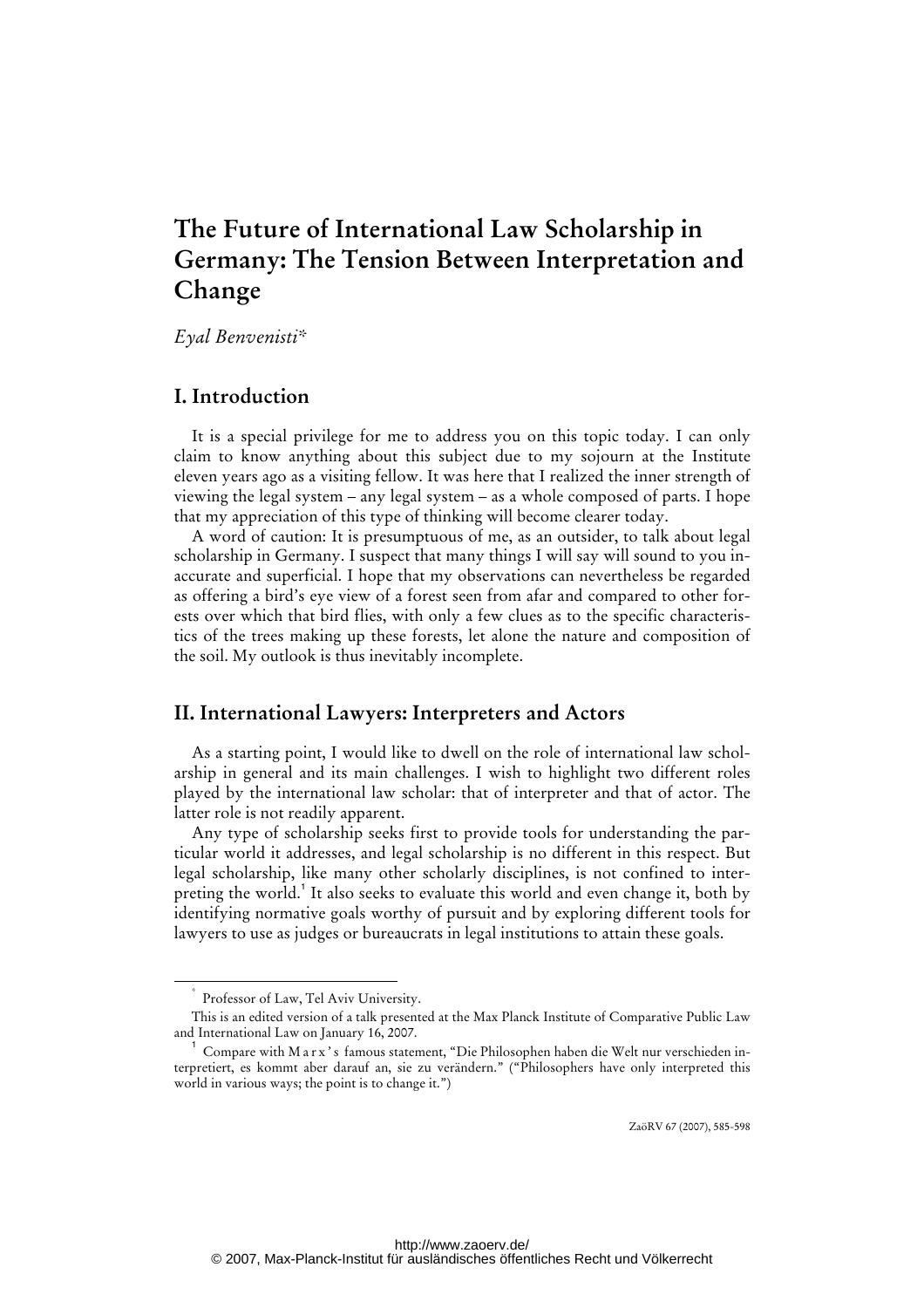The transformation of scholarly creativity into a new legal tool is exemplified by the way in which the concept of *ius cogens* was introduced. What is today considered the epitome of the claim for a constitutional order of international law,<sup>2</sup> and has been accepted as such by international and national courts, $^3$  was first proposed by Alfred V e r d r o s s as a law professor, who then later, as a member of the International Law Commission during the drafting of the Vienna Convention of the Law of Treaties ("VCLT"), had the opportunity to influence its acceptance as an international norm.<sup>4</sup> Once introduced into the system, the concept became a useful tool for international and, later, national judges. It is elaborated, extended by some, resisted by others, but there is no turning back.

Even more fundamentally, legal scholarship changes the world through the very paradigms it applies to conceptualize it. Through interpretation of the legal landscape, legal scholars conceive of a legal system as a multi-dimensional framework of different rules that interact as a system or systems. This legal framework provides a map for travelers to use, to criticize, or to modify. In this respect, legal scholarship plays an active role in shaping society and hence bears a weighty responsibility towards society. Of all the products of legal scholarship, it is the maps of international legal scholars that are the most influential in and, indeed, necessary for conceptualizing the global legal system or systems and navigating our way around those systems. These scholars must describe a diffuse and often contested legal system that operates without central lawmaking or law-interpreting institutions. Their responsibility towards society at large is, therefore, of a most daunting magnitude.

The dual function of all legal scholars – interpretation and change – can lead them to blindness, to conflicts of interest, or to both. This might happen when their conceptualizations become incongruent with the shifting landscape. This is the moment for Thomas Kuhn's scientific revolutions, when new paradigms must replace the old.<sup>5</sup> But scholars may fail, or consciously refuse, to acknowledge these moments in due time because their normative viewpoints are incompatible with the actual state of affairs. Similarly, scholars may try to draw maps based on their ideal vision of the world, despite its divergence with reality. Scholars should always be acutely aware of the possibility of this inherent tension and be prepared to relinquish their idealized notions when modification is warranted.

and a set of the constant of a set of the set of a minimum of a set of a set of a set of a set of a set of a s<br>Armin von Bogdandy, Constitutionalism in International Law: Comment on a Proposal from Germany, 47 Harv. Int'l L.J. 223, 235 (2006).

<sup>3</sup> The concept of *ius cogens* as a higher norm of international law has been referred to as such by the ICJ (see, e.g., *Legality of the Threat or Use of Nuclear Weapons*, Advisory Opinion, 1996 I.C.J. 226) and by several national courts, including the House of Lords (*R v. Bow Street Metropolitan Stipendiary Magistrate, Ex p Pinochet Ugarte* (No 3), [2000] 1 A.C. 147, 197-199) and the Supreme Court of Canada (*Suresh v. Canada* (Minister of Citizenship and Immigration), [2002] 1 S.C.R. 3).

<sup>4</sup> Bruno S i m m a, The Contribution of Alfred Verdross to the Theory of International Law, 6 Eur. J. Int'l L. 1, 19-23 (1995).

 $^5$  Thomas K u h n , The Structure of Scientific Revolutions, 1962.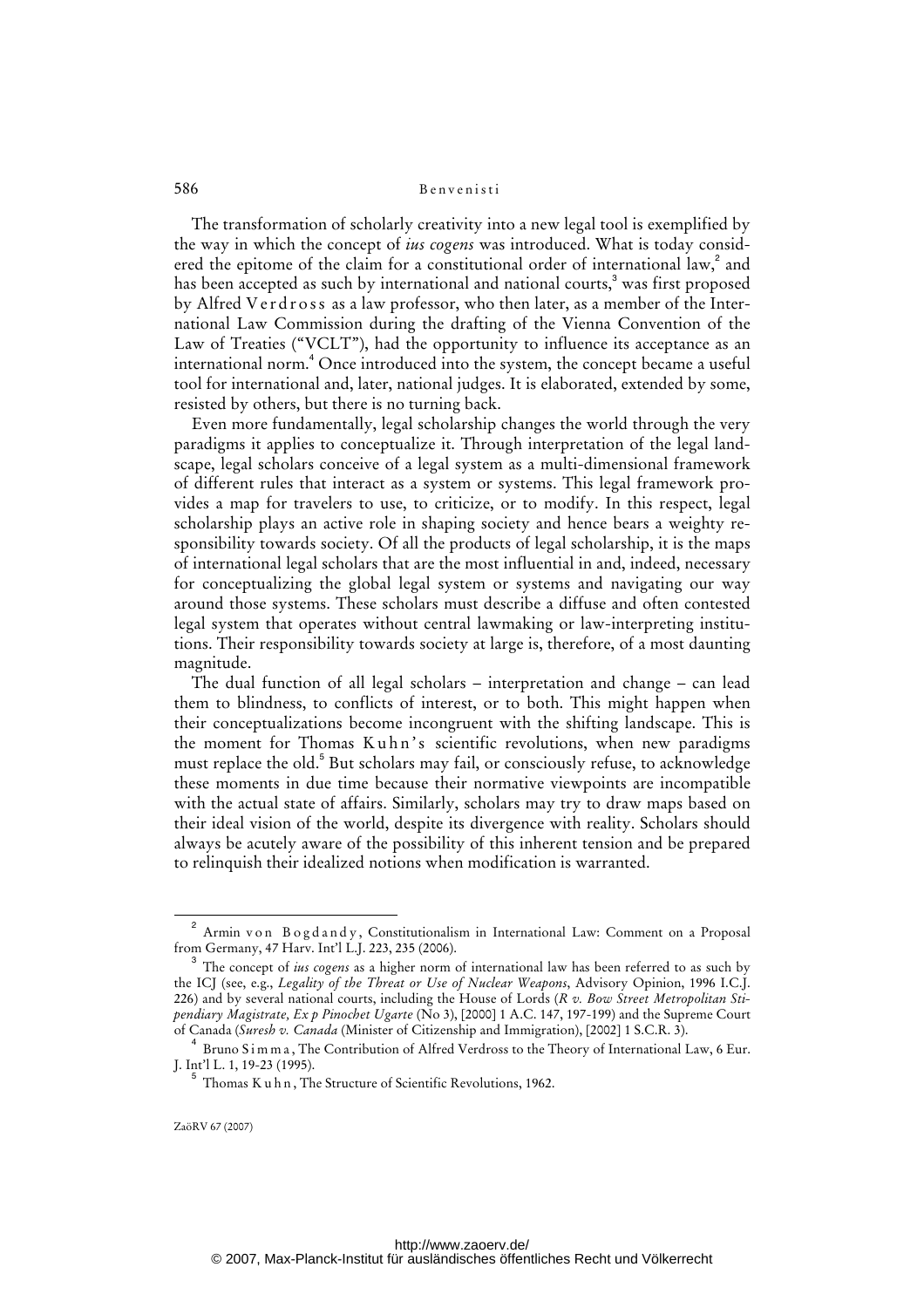In the international arena, as opposed to the local, domestic sphere, the situation is, again, more complex, where rival scholarly conceptualizations of the legal environment compete against one another in a more or less open marketplace of ideas. This open exchange provides a mirror for all to scrutinize themselves and ask whether they are still the better drafters of the global map. While, theoretically, such competition could yield more refined knowledge, often the outcome is isolationism and solipsism. As competitors rarely concede weakness, let alone defeat, they opt to avoid looking in this mirror. There are different reasons why scholars – especially international law scholars – refuse to look at their own reflections. There are those who stress the importance of their métier for reputational and institutional reasons, and more importantly, there are those who consciously misinterpret the legal environment so as to promote their opposing ideal worldviews. Those who wish to constrain power and see the world protected by a global constitutional umbrella will espouse a worldview that is quite distinct from that promoted by their ideological opponents. Both sides will know that their doctrines have not only theoretical but also practical consequences: often scholars or their students will have the opportunity to serve as bureaucrats, politicians, or judges in national and, particularly, international institutions, where they will invoke their own particular conception of international law as the authority for their legal constructs.

There are a number of ways to conceive the current global picture of the law. I will use the example of U.S. Secretary of State Condoleezza Rice's visit to Europe in late 2005 to illustrate this point. In her attempt to resolve the crisis over the CIA secret prisons in Europe, Rice assured German Chancellor Merkel that "[we] live up to our commitments under our laws and to our international obligations".<sup>6</sup> She repeated this formula a number of times once back in the U.S.: "[W]e're operating under our laws, we're operating under our international obligations." The distinction between "our laws" and our "international obligations" – with no reference to "international  $l$  a w" – is not accidental. It reflects a deep and conscious distrust in, and, ultimately, rejection of, the idea of a legal environment that may anchor these international obligations. This conception is not peculiar to the current Administration, but rather a view shared by scholars who deny that there is anything "out there" other than solitary treaties floating around in no particular hierarchy in the abyss of international anarchy. The main proponents of this approach belong to the younger generation of American scholars, such as  $Goldsmith, Posner,$  and  $Rubinfeld.$ <sup>7</sup> While there is a general treaty

 $\overline{\phantom{0}}$ See Vince Crawley, U.S. Following Rule of Law, Rice Tells German Chancellor (Dec. 6, 2005), available at: <[http://usinfo.state.gov/eur/Archive/2005/Dec/06-129768.html>](http://usinfo.state.gov/eur/Archive/2005/Dec/06-129768.html) (last visited Feb. 22, 2007).

<sup>7</sup> See, e.g., Jack G o l d s m i t h / Eric P o s n e r, A Theory of International Law, 2004, (international law as reflecting short-term interests of states and their bilateral obligations); Jed Rubenfeld, The Two World Orders, 27 Wilson Q. 28 (2003), (there are two diverging conceptions of constitutionalism, a "European" one, which promotes "international constitutionalism", and the "American" one, which regards constitutional law "as the embodiment of a particular nation's democratically self-given legal and political commitments").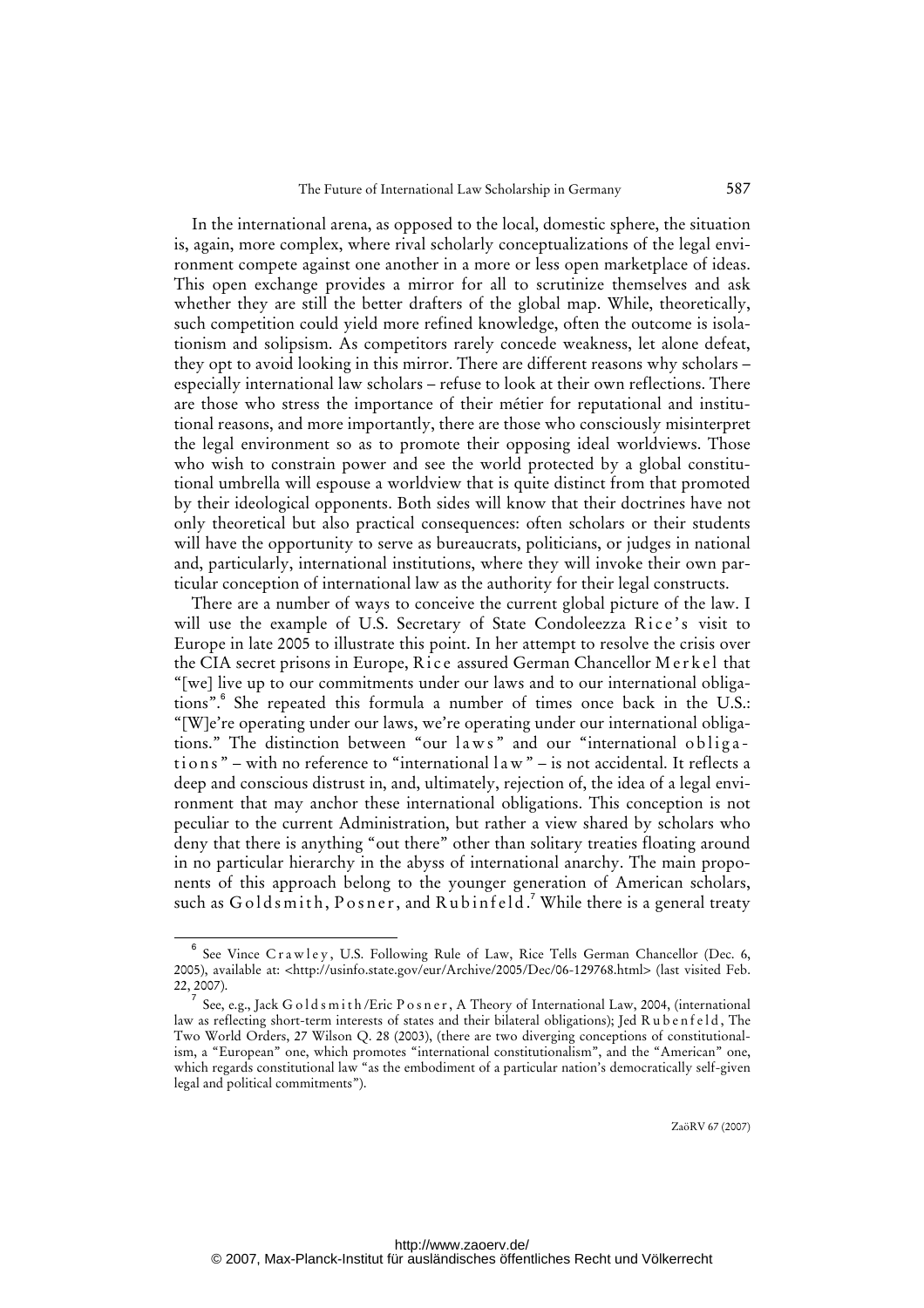on the law of treaties, they maintain, its aim is merely to clarify treaty obligations; there is what is known as customary international law, but it reflects nothing more than immediate state interests and thus is inherently dubious and cannot generate obligations, let alone "law".

No doubt, the dichotomy between this vision of international law and the more systemic, or even constitutional, view is not unique to international law. It is also fundamentally present in the diverging perceptions of public law and the central institutions that make and shape domestic law.<sup>8</sup> The American viewpoint with regard to both international and public law is distrustful of the prescription of law by non-elected institutions. In "the land of the free and the home of the brave", law, any law, is viewed with great wariness and has to justify the legitimacy of its existence. For law is the curtailment of freedom, and the free and the brave will tolerate it only when it is a necessary evil. The political and economic markets, as well as the market of ideas, ensure personal freedom and dignity indirectly, and the state's duty is to ensure free access to these markets for all. This mindset can be called the market mindset; the market mindset of the free and brave sees through the public institutions that render decisions and questions the impartiality of the individuals there. It views all law, including the Constitution, to be a contract and is distrustful of too much law and of the delegation of authority to third-party agents – like judges and bureaucrats – to interpret and implement the contract. In the global context, the market mindset ascribes a privileged role to the individual state in whose framework true democracy can be attained, as islands of self-determination, the key building-blocks in an international legal order of sovereign states.

# **III. International Law Scholarship in Germany**

German legal scholarship generally differs from the American market mindset both in the domestic public law sphere and the international law sphere. German legal scholars seem to be more at ease with the delegation of authority to nonelected institutions and actors. There is a basic confidence that these delegated bodies will promote the collective interest, with law seen as the tool that empowers these public agents as well as constrains them. This leads to the noted systemic or constitutionalist mindset $^{\circ}$  with regard to the global arena as well. It embodies a vision of international law as an ordered system, with rules of recognition that determine relationships between different areas of law and governing principles that set at least some kind of hierarchy amongst norms and ensure that no treaty is

<sup>8</sup> See reflections on the different approaches in: European and US Constitutionalism, Georg Nolte (ed.), 2005.

<sup>9</sup> See Martii K os k e n n i e m i, Constitutionalism as Mindset: Reflections on Kantian Themes [about International Law and Globalization, 8 Theoretical Inquiries L. 1 \(2007\), available at: <http://](http://www.bepress.com/til/default/vol8/iss1/art2) www.bepress.com/til/default/vol8/iss1/art2> (last visited Feb. 22, 2007).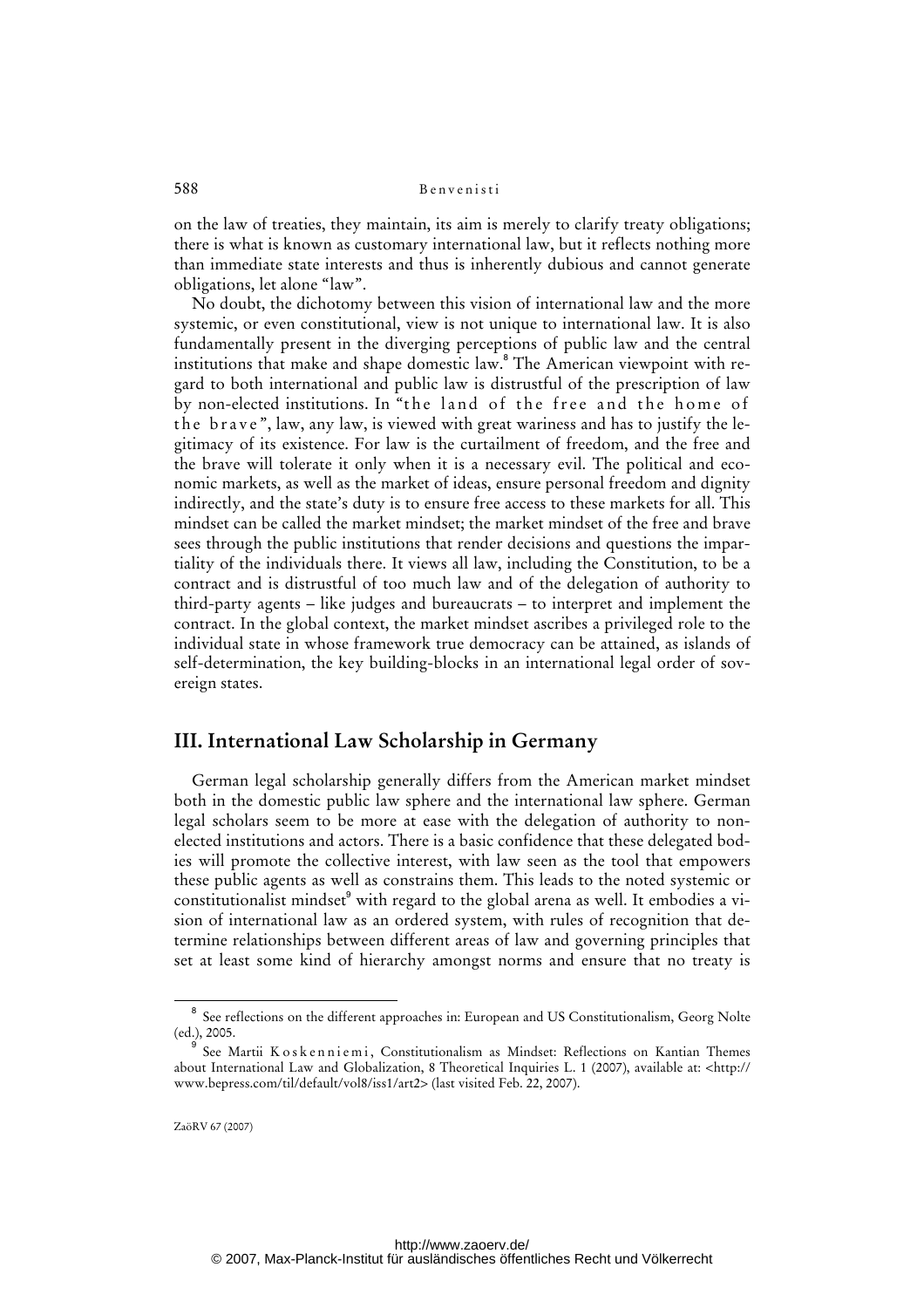"self-contained". This mindset is prevalent not only amongst those who try to establish a hierarchy amongst norms but also those who treat it as a unitary whole. Thus, the systemic mindset characterizes both constitutionalists and systembuilders. For instance, the project of the Encyclopedia of Public International Law is a prominent example of system-building, as it assumes that concepts in divergent treaties may have the same or similar core meanings, that there is a whole to be made from the many fragments.

To be sure, this tradition is informed by moral considerations regarding the ultimate goals for which the global community should strive for. Justice should be examined at the global level, with international institutions committed to democratic and egalitarian ideals. This has been perhaps one of the most distinctive German contributions to international law scholarship. This line of thought, certainly influenced by Kantian philosophy and the early realization that international law belongs to the realm of public law in that it emanates from state power,<sup>10</sup> was immensely weighty in shaping the way international law was conceived also beyond Germany, especially when introduced to the Anglo-American world through the writings of German and German-speaking émigrés such as Oppenheim, Lauterpacht, Schwartzenberger, Kelsen, and many others. In the works of all of these scholars, there is a pronounced endeavor to create a coherent system of laws, one that prevents contradictory outcomes and allows lawyers and courts to bridge across the islands of treaties and scanty state practice to fill legal voids. The recent International Law Commission report on fragmentation, with its suggestion that no international undertaking is beyond the reach of the VCLT, and the increasing resort by international tribunals and domestic courts to the concepts of *erga onmes* and *ius cogens* obligations are perhaps evidence of the durability and success of this approach.<sup>1</sup>

Does it make sense to ask which mindset interprets the world more accurately? Perhaps no more than asking which interpretation in a Rorschach test is more accurate. In many cases, each mindset perceives the world in the way it is predisposed to see it. When contemporary international lawyers observe the practices of states, international organizations, and international adjudicators, they often see what they are looking for. There are those who see a legal order that is in the process of being created and fortified and even regard its fragmentation as a positive sign of growing sophistication and maturity. Others are more concerned with how power shapes international obligations; yet others consider the triumph of interna-

 $10$  This is evidenced by the fact that professors of public law teach international law.

<sup>&</sup>lt;sup>11</sup> U.N. International Law Commission, Study Group on the Fragmentation of International Law, Report: Fragmentation of International Law: Difficulties Arising from the Diversification and Expansion of International Law, § 176 U.N. Doc. A/CN.4/L.682 (2006) (finalized by Martti K o s k e n n i e m i ):

States cannot contract out from the *pacta sunt servanda* principle – unless the speciality of the regime is thought to lie in that it creates no obligations at all (and even then it would seem hard to see where the binding force of such an agreement would lie).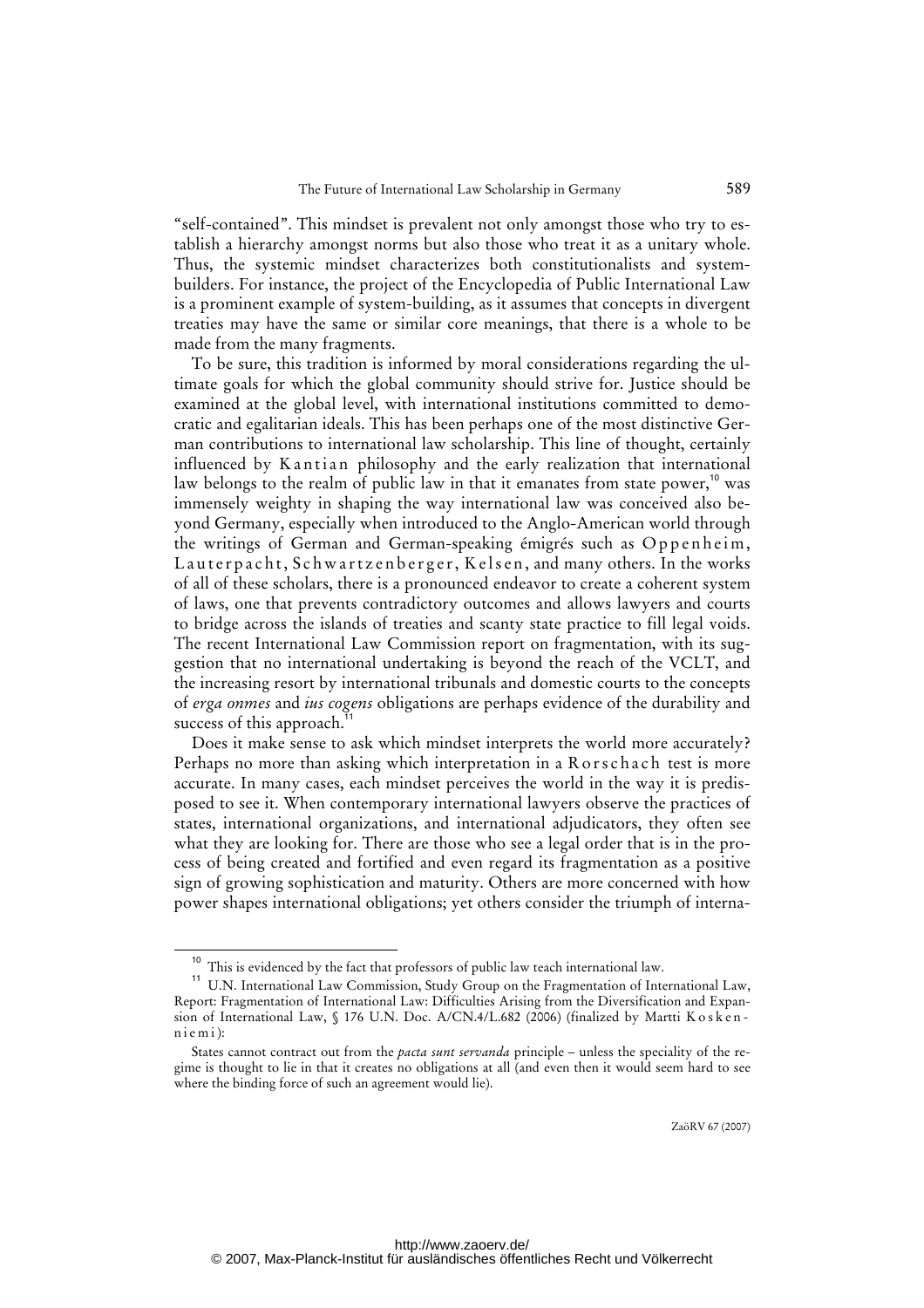tional law a menace and seek to thwart this development. Each of the approaches views with great puzzlement the alternative visions.

Take, for example, the debate over fragmentation. Many legal scholars, quite a few of whom subscribe to the constitutional mindset, are concerned over the growing fragmentation of the law. Their reactions range from criticism of this phenomenon<sup>12</sup> to the use of what can be called "countervailing measures" or "antifragmentation" techniques, such as the elaboration of cohesive interpretative tools<sup>13</sup> and *ius cogens*, to constrain international actors.<sup>14</sup> These may appear to be valiant efforts to curb novel manifestations of power. But for those holding the market mindset, such efforts are largely illegitimate. For them, there is nothing problematic in the government's resorting to different venues and to even informal arrangements that deliberately bypass legal formalities.

But, of course, it is not R or s chach tests that concern us, but the struggle over the shape of the global community. The contrast between the two mindsets serves as background for identifying the unique contribution of the so-called German view and brings to light the contemporary challenges to this view. German legal scholarship has played a particularly important and active role in the global legal discourse. Whether consciously or not, German scholars have constructed a vision of international law that empowers other international actors, especially judges, to forge links between different treaty regimes and to adopt interpretations that depart from historic agreements and, instead, favor the effectiveness of legal institutions and evolving global trends. But this is an ongoing effort that calls upon German international law scholarship to define and refine its positions, goals, and tools.

# **IV. Contemporary Challenges to German International Law Scholarship**

Neither the market mindset as a theory that drives powerful governments nor its manifestations in the context of fragmentation and even the recent turn to informal international law can be viewed as a fleeting aberration by those committed to the systemic or constitutional mindset. To counter the claims inherent to the market mindset, the constitutionalists and system-builders must first address the legitimacy of the constitutionalist project. They must engage with those who extol the virtues of fragmentation as enabling states to exercise their freedoms and as a "rather positive demonstration of the responsiveness of legal imagination to social

<sup>&</sup>lt;sup>12</sup> Gerhard H a f n e r, Pros and Cons Ensuing from Fragmentation of International Law, 25 Mich. J. Int'l L. 849 (2004).

<sup>&</sup>lt;sup>13</sup> On these expansive tools of interpretation, see *infra* notes 24-30 and accompanying text.

<sup>14</sup> See the position of the ILC at *supra* note 11.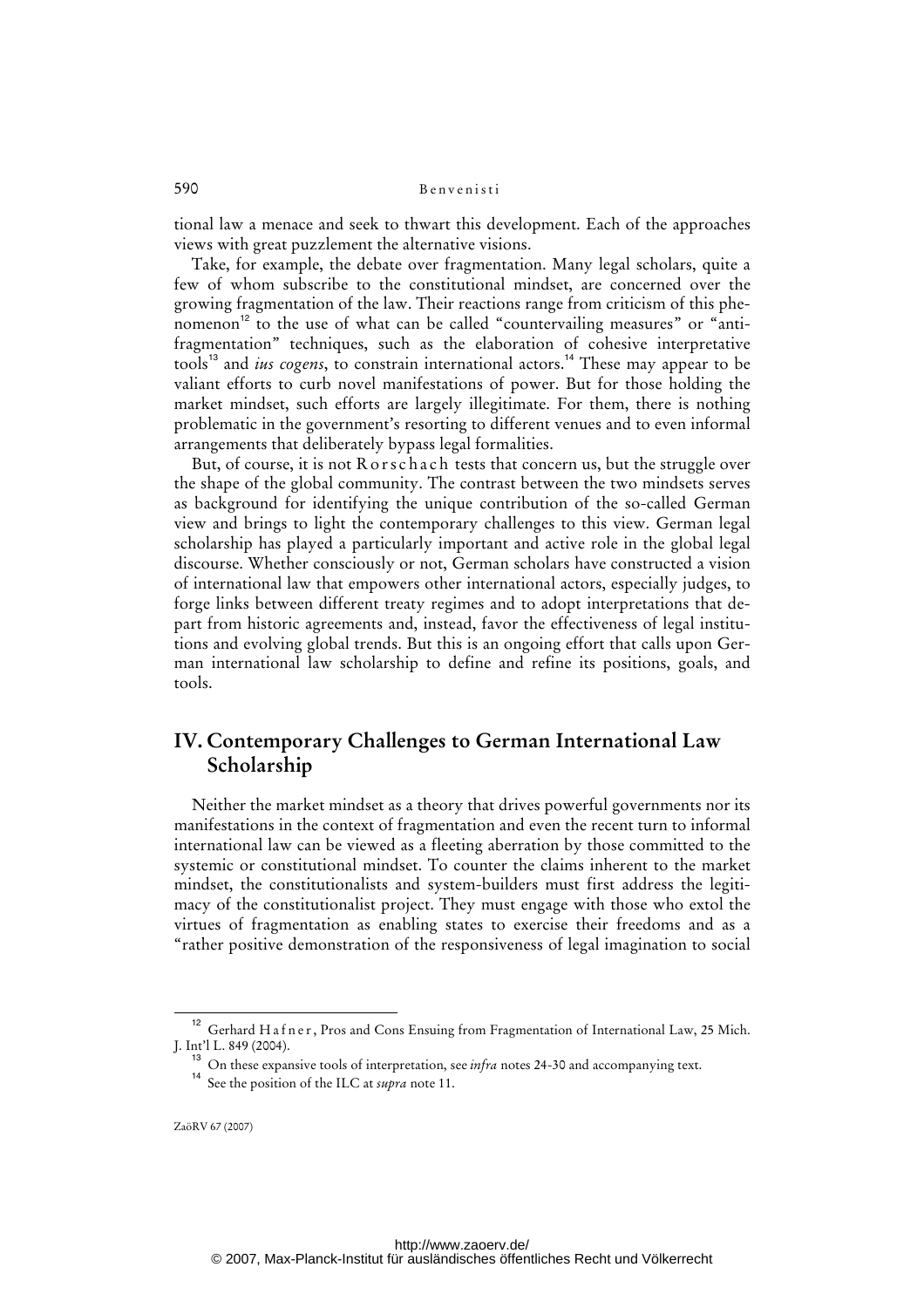change".<sup>15</sup> This is a challenge at the philosophical level. A different but complementary one is the effectiveness challenge: in view of the new lawmaking modalities in the international arena and the endeavors to curb constitutionalist efforts, there is a need to reassess the effectiveness of existing legal tools and, perhaps, reshape and adjust them. The central task of the constitutionalist project is to restrain power, but the powerful constantly seek ways to overcome the legal constraints, and in the international arena, they manage to find numerous such avenues (as we saw in the discussion on fragmentation). To facilitate the creation of more sophisticated legal tools to hinder such circumvention, the very notion of power and its manifestations must be carefully analyzed. This entails responses to threshold legal questions such as what types of human interaction will be regarded as law and included as components of the legal framework. Who are the actors whose actions produce international law? If anything threatens the conceptualization of the global legal system as a global constitution, it is the proliferation of actors and the fragmentation of their actions. In other words, there is a need to rethink the building-blocks of the constitutional framework, and the first step in doing so is understanding how power manifests itself.

These two central challenges may perhaps be labeled law a n d power and law a s power. The law-and-power challenge would be the consideration of whether – and, if so, how – to integrate the study of international politics and other sources of global power into the study of legal norms and institutions. The law-as-power discussion would seek to identify ways of preserving and enhancing the power of the law. This latter challenge relates to the question of whether the legal discourse should examine its own power, by first recognizing that power and then discussing its legitimate use. It is my claim that the deliberation of law and power and law as power would compellingly point to a distinct role for "German" scholarship in international law, as a body of scholarship that has played an important part in shaping positively the evolution of the law, and that this role should be preserved and even enhanced.

## **1. Law and Power**

To understand how power asserts itself in the global arena, it is necessary to identify the different domestic and international actors that operate in the global arena and assess their strategic uses of international law. By understanding how power expresses itself, we are better able to respond to it and even contain it, rather than submitting to its constraints or being forced to accept exceptions to general rules. In fact, the study of the manifestations of power has been the domain of po-

Martti Koskenniemi/Päivi Leino, Fragmentation of International Law? Postmodern Anxieties, 15 Leiden J. Int'l L. 553, 575 (2002). See also Gunther Teubner/Andreas Fischer-L e s c a n o , Regime-Collisions: The Vain Search for Legal Unity in the Fragmentation of Global Law, 25 Mich J. Int'l L. 999 (2004).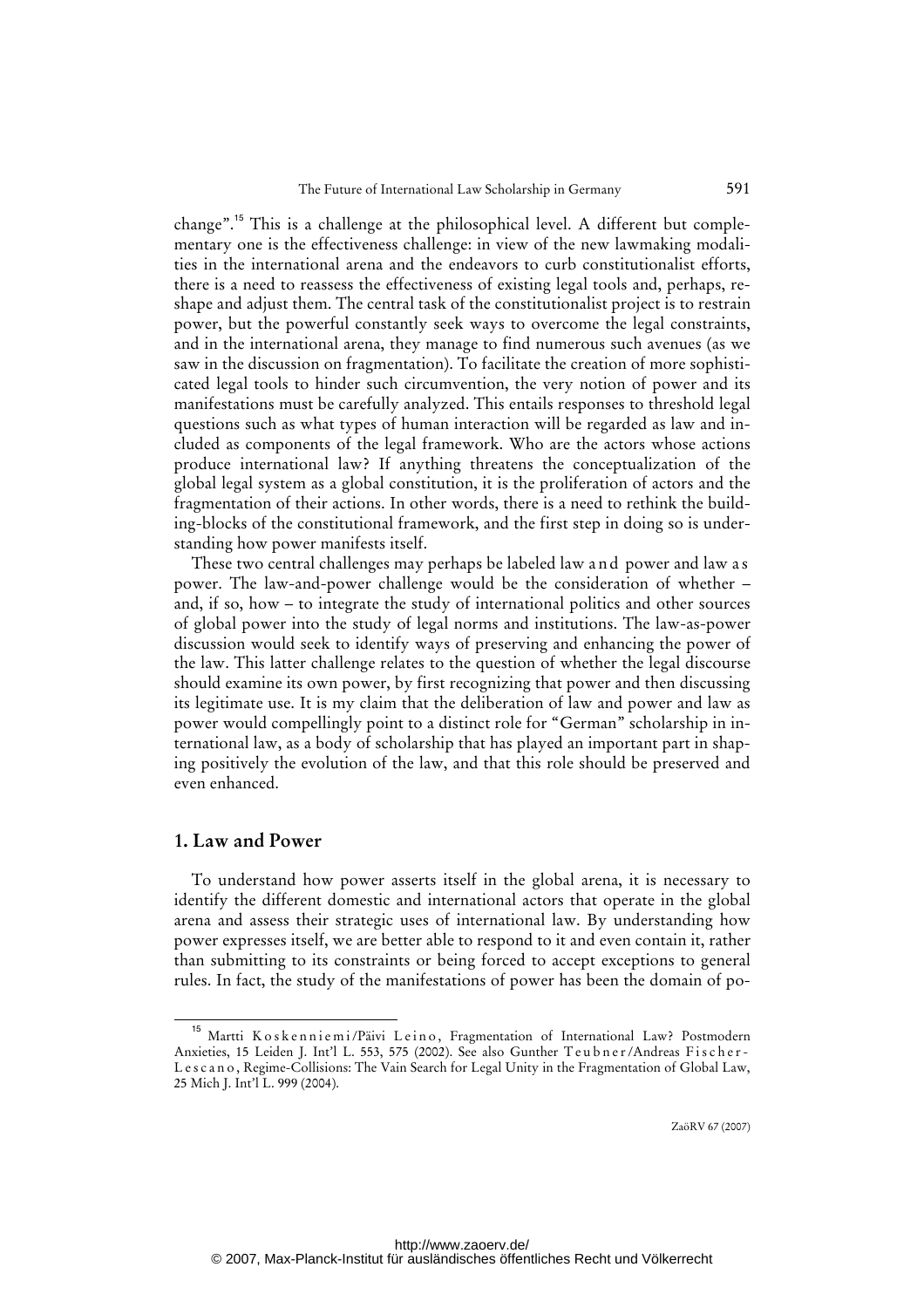litical scientists domestically and international relations theorists in the international context, so insights are available to be tapped and integrated into the inquiry into the ways power shapes international law.

Indeed, understanding power is crucial for the study of particular international law doctrines, such as the doctrine on the use of force and on environmental protection. It is critical for grasping the challenges posed by decision-making in international institutions and, more broadly, the need to curb power through law, particularly through procedural guarantees of due process, transparency, participation, and other procedural principles featured in administrative law scholarship. But the study of power is even more vital for understanding the process of international lawmaking and enforcement. The doctrine on the sources of international law, particularly regarding customary international law, cannot be fully grasped without considering the interaction amongst the different actors in the global arena. The study of power highlights, first and foremost, the fact that states are not the only relevant actors on the global scene. While most of the international legal literature focuses on "states", it is today clear that there is quite a difference between a state and the government that represents it and that overlooking this difference is wrong not only methodologically but also politically.<sup>16</sup> The formation of national policies is shaped by domestic processes, subject to capture by interest groups; hence international law doctrines and international lawmaking processes are also not immune to capture by small groups.<sup>17</sup> And with "the retreat of the state",<sup>18</sup> private actors, primarily multinational corporations, are gaining more and more influence over the formation of global policies. The delegation of authority by governments to international institutions provides officials at these institutions – adjudicators and bureaucrats alike – with opportunities to play an everincreasing role in shaping the obligations imposed upon states.

Various theoretical approaches have been developed to assist us in fully grasping the dynamics of power. Collective action theory offers insights into how international interaction evolves and can be promoted and which areas are more receptive to regulation. It explains, for instance, why the prevention of global warming – a so-called pure public good – is a much more ambitious enterprise than the prevention of the pollution of a lake shared by only a handful of riparians (and thus a socalled common-property resource).<sup>19</sup> Collective action theory can be insightful also for the system-builders when designing institutions, as it points to circumstances that can generate cooperation even amongst adversaries.<sup>20</sup> Taking relative power

<sup>&</sup>lt;sup>16</sup> On the interactions between national governments and national courts and the European Court of Justice in the European context, and the political implications of this interaction, see Joseph H.H. Weiler, The Transformation of Europe, 100 Yale L.J. 2403 (1991).

 $17$  On the role of domestic interest groups in shaping international law, see Eyal B envenisti, Exit and Voice in the Age of Globalization, 98 Mich. L. Rev. 167 (1999).

<sup>&</sup>lt;sup>18</sup> Susan Strange, The Retreat of the State, 1997.

<sup>&</sup>lt;sup>19</sup> Elinor O s t r o m, Governing the Commons, 1992.

<sup>&</sup>lt;sup>20</sup> This is Mancur O l s o n's famous observation regarding the exploitation of the stronger actor by the weaker ones, Mancur O l s o n , The Logic of Collective Action, 1965.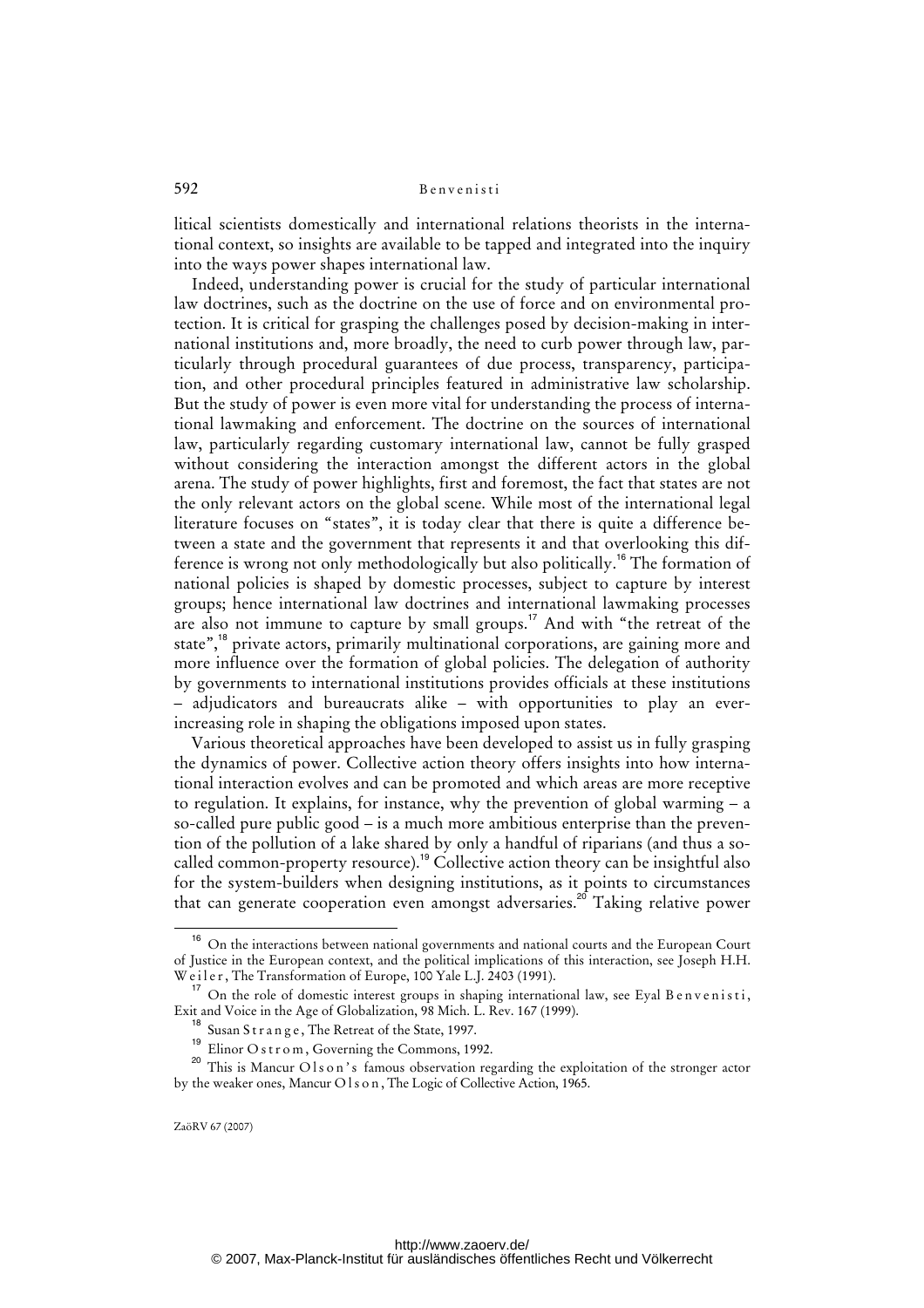into account also yields the understanding that, despite the formal equality of all states, some – those that are capable of generating public goods (such as global security) for all to enjoy – should perhaps be assigned enhanced rights and obligations.<sup>21</sup> But most importantly, collective action theory sheds light on the process of international lawmaking. As mentioned, a basic premise of the theory is that smaller groups will be able to overcome collective action problems more effectively than larger groups. This explains why a domestic minority will be able to wield greater influence over its democratically elected government than the domestic majority and, as a result, why that government's policy regarding, for example, pollution control – both domestically and internationally – will tend to be more polluter-friendly than pro-environmentalist.<sup>22</sup> This insight predicts that treaties will tend to reflect the gains of smaller domestic groups and that state practice – the product, primarily, of government action – will reflect the interests of smaller groups and, thus, international law in general will tend to be biased in favor of smaller domestic groups. This points to a legitimate role for international lawyers in the global arena: to seize opportunities when acting as judges in international tribunals or bureaucrats in international institutions to represent those interests that are less appealing to governments when negotiating treaties, $^{23}$  to turn international courts into venues that counterbalance treaties' pro-small group tilt. This is a role that German public law scholarship is particularly sensitive to and primed for. The sophisticated law on administrative procedure, so highly developed in Germany, can offer invaluable guidance in such areas as improving access to decisionmaking processes and accountability and transparency of global institutions. The EU experience can also be drawn on for rewarding lessons in this regard.

## **2. Law as Power**

From the law-and-power discussion it emerges that the systemic or constitutional mindset is in itself a source of power. It empowers those actors in the domestic and global spheres – judges, bureaucrats, and even politicians – who have opportunities to enhance the coherence of the legal system, through which they can push for greater democratization and egalitarianism in world politics. The systemic or constitutional conception of international law supplies relatively independent bureaucracies and judiciaries with doctrines that enable them to expand their authority while maintaining coherence and consistency through broad interpretation of treaties and the development of customary international law. Whereas governments tend to prefer rules on treaty interpretation that look back to the his-

<sup>&</sup>lt;sup>21</sup> Eyal B envenisti, The US and the Use of Force: Double-Edged Hegemony and the Management of Global Emergencies, 15 Europ. J. Int'l L. 677 (2004).

<sup>&</sup>lt;sup>2</sup> B e n v e n i s t i , *supra* note 17.

<sup>&</sup>lt;sup>23</sup> See Eyal B envenisti, Customary International Law as a Judicial Tool for Promoting Efficiency, in: The Impact of International Law on International Cooperation 85, Eyal Benvenisti/Moshe Hirsch (eds.), Cambridge University Press, 2004.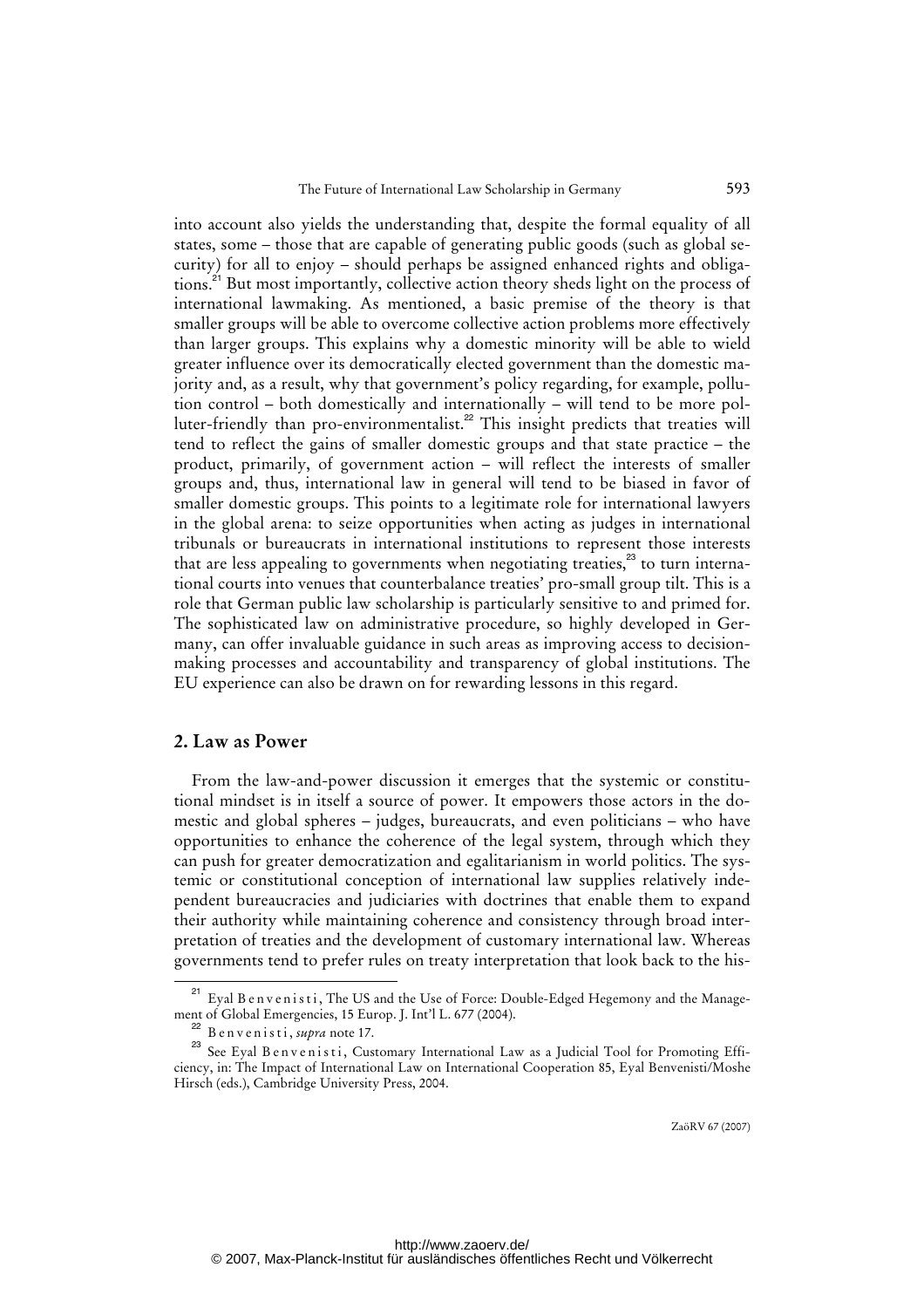torical intention of the negotiators, thereby maximizing governments' influence on the outcomes of the interpretation process,<sup>24</sup> international tribunals have developed alternative interpretative approaches, such as "evolutionary interpretation",<sup>25</sup> which are inspired by systemic goals such as coherence and efficiency.<sup>26</sup> Recourse to the doctrine of customary international law allows judges wide discretion to make new law while couching it in existing practices. Indeed, international tribunals exercise considerable discretion in both "identifying" state practice and in determining whether following that practice reveals a state's acknowledgement of its binding quality, making it a customary international law norm.<sup>27</sup> Courts rarely engage in systematic review of state practice, instead relying on proxies such as adopted treaties or decisions of other international institutions as reflections of state practice.<sup>28</sup>

Moreover, international tribunals have promoted what Lauterpacht referred to as "the principle of effectiveness" in treaty interpretation to ensure that the treaties effectively achieve their goals, even reading into the texts additional obligations if necessary.<sup>29</sup> If a treaty establishes institutions, the courts will bolster those insti-

<sup>26</sup> B e n v e n i s t i, *supra* note 23. For a coherent interpretation, see the growing use of Article 31(3)(c) of the VCLT, for example, in the *Iron Rhine (JZEREN RIJN) Railway* (*Belgium v. Netherlands*) (award of May 24, 2005), available at: *<*http://www.pca-cpa.org/ENGLISH/RPC/BENL/BE-[NL%20Award%20240505.pdf> \(last visited Jan. 25, 2007\).](http://www.pca-cpa.org/ENGLISH/RPC/BENL/BE-NL%) 

<sup>27</sup> As L a u t e r p a c h t noted already in 1958, "In few matters do judicial discretion and freedom of judicial appreciation manifest themselves more conspicuously than in determining the existence of customary international law." Hersch Lauterpacht, The Development of International Law by the International Court, 1958, 368.

 $^{28}$  As M e r o n has observed, "Notably absent from many of these cases [in which international tribunals invoke customary international law] is a detailed discussion of the evidence that has traditionally supported the establishment of the relevant rules as law." Theoder M e r on, Revival of Customary Humanitarian Law, 99 Am. J. Int'l L. 817, 819 (2005).

<sup>29</sup> L a u t e r p a c h t , *supra* note 27, at 227-228 ("The activity of the International Court has shown that alongside the fundamental principle of interpretation, that is to say, that effect is to be given to the intention of the parties, beneficent use can be made of another hardly less important principle, namely that the treaty must remain effective rather than ineffective."). According to Lauterpacht, the "principle of effectiveness of obligations, conceived as a vehicle of interpretation, is an instrument of considerable potency. It may be as comprehensive as all the rules of interpretation taken together." Ibid. at 282.

Vienna Convention of the Law of Treaties, art. 31(1) (emphasis on "the ordinary meaning to be given to the terms of the treaty in their context"); ibid. art. 32 (reference to the preparatory work of the treaty and the circumstances of its conclusion).

<sup>25</sup> For this interpretation, see *Gabcikovo-Nagymaros Project* (*Hungary/Slovakia*) Judgment, ICJ Reports 1997, 7, reprinted in: [<http://www.icj-cij.org/idocket/ihs/ihsjudgement/ihsjudframe1.htm>](http://www.icj-cij.org/idocket/ihs/ihsjudgement/ihsjudframe1.htm) (last visited July 15, 2007), 37 ILM 167 (1998). On the WTO Appellate Body's explicit preference of contemporary concerns over the historic intergovernmental agreements, see Richard H. S t e in b e r g, Judicial Lawmaking at the WTO: Discursive, Constitutional, and Political Constraints, 98 Am. J. Int'l L. 247 (2004), (suggesting, for example, that, in its *Shrimp/Turtle* decision, the Appellate Body invoked "contemporary concerns of the community of nations about the protection and conservation of the environment" in its interpretation of the particular treaty by referring to "the secondary rank attributed to this criterion by the Vienna Convention, the lack of reliable records, and the ambiguities resulting from the presence of contradictory statements of the negotiating parties", despite the availability of records of the negotiations).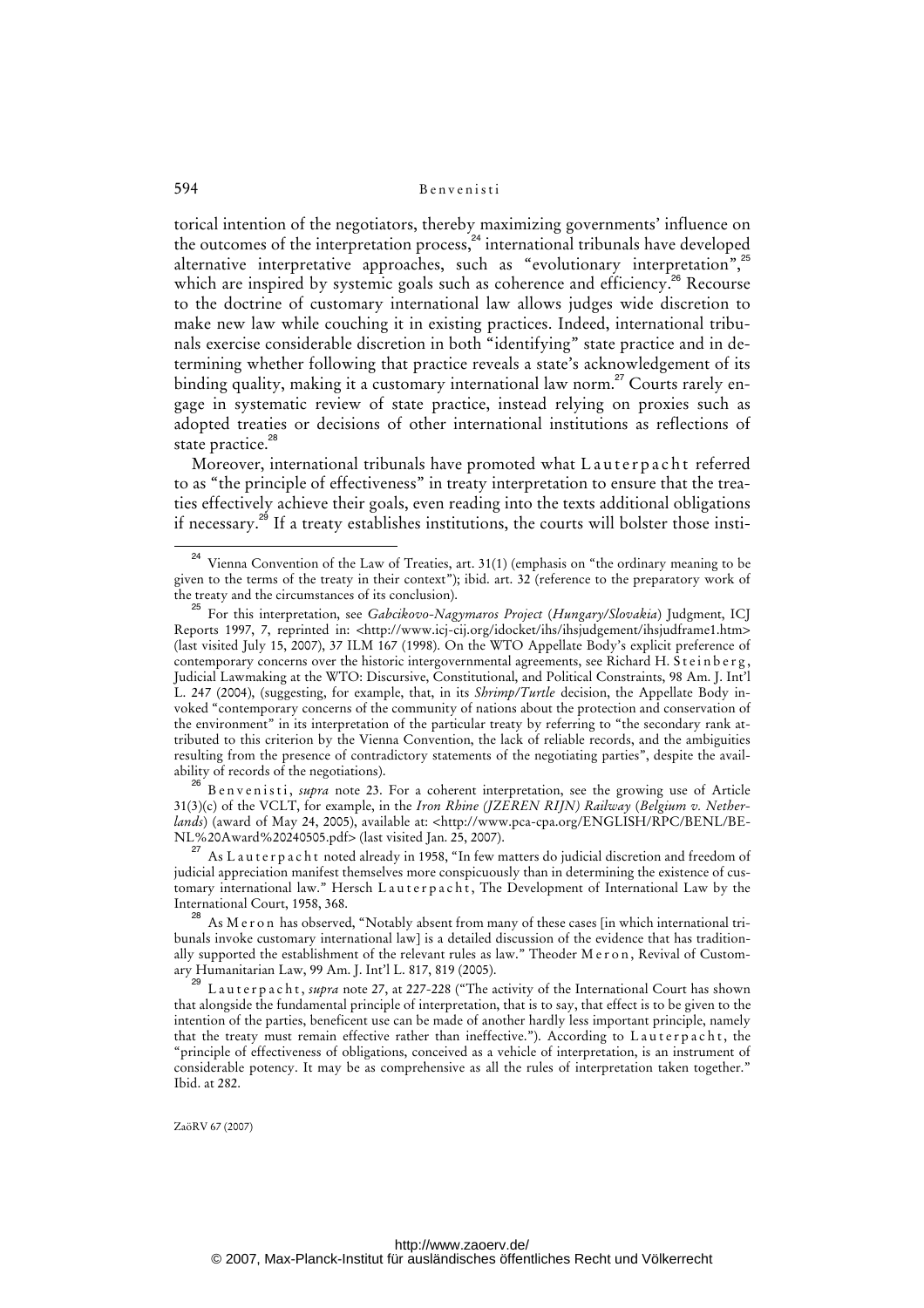tutions, strengthening their authority internally and externally. At the internal level, the court will reinforce an institution's authority and impact vis-à-vis state parties beyond what the negotiators intended. At the external level, the court will recognize the institution's status as a "subject" of international law that must be treated and recognized as such by non-member states.<sup>30</sup>

Only on rare occasions do scholars acknowledge this active role of international judges in shaping international law or discuss its legitimacy. There seems to be some concern that exposing the lawmaking function of tribunals would weaken them. But any such concern would be misplaced. To begin with, scholars must acknowledge this role for the simple fact that it exists. Moreover, this role must be recognized because its legitimacy is coming under growing criticism. Finally, justifying the judicial activism on moral grounds will bolster its legitimacy, which, in turn, will increase the effectiveness of the constitutional mindset.

The law-and-power inquiry therefore infuses the systemic or constitutional mindset with legitimacy. As discussed, this discourse grounds the legitimacy of bureaucrats and judges acting to counterbalance the influence of domestic interest groups that highjack the political process.<sup>31</sup> It is possible, but only possible, that these officials and jurists would counter the pro-small group lean of treaties in their interpretation of the texts and of state practice.

Philosophical reflections of contemporary global processes may also help to clarify questions of the legitimacy of the systemic or constitutional mindset. The growing interest of philosophers in the moral aspect of global allocation of competences and duties, which includes discussions on egalitarianism from a global perspective, $32$  and, in particular, their increasing focus on the legitimacy of international law and specific international institutions<sup>33</sup> are a rich resource for legal scholars devoted to the constitutional project.

<sup>&</sup>lt;sup>30</sup> This stance is discernible also in the jurisprudence of the European Court of Justice (see W e il e r, *supra* note 16) and, in fact, is common also in domestic courts.

<sup>&</sup>lt;sup>31</sup> This is in line with the scholarship that justifies judicial review of domestic legislation on the basis of the flaws of the democratic system, see, e.g., Johan H a r t Ely, Democracy and Distrust, 1980.

<sup>&</sup>lt;sup>32</sup> See, e.g., Simon C a n e y , Justice Beyond Borders: A Global Political Theory, 2005; Thomas Pogge, World Poverty and Human Rights, 2002; Simon Caney, Cosmopolitanism, Democracy and Distributive Justice, 31 Canadian J. Phil. (Supplementary Volume) 29 (2006).

Allen B u c h a n a n, Justice, Legitimacy, and Self-Determination: Moral Foundations for International Law (2004); Allen Buchanan/Robert O. Keohane, The Legitimacy of Global Governance Institutions, 20 Ethics & Int'l Aff. 405 (2006); Simon C a n e y , Cosmopolitan Justice and Institutional Design: An Egalitarian Liberal Conception of Global Governance, 32 Soc. Theory & Prac. 725 (2006). Philosophers have begun to examine specific institutions like the IMF, the World Bank, and the WTO, see, e.g., Simon Caney, The Responsibilities and Legitimacy of Economic International Institutions, 2006 (draft manuscript, on file with author).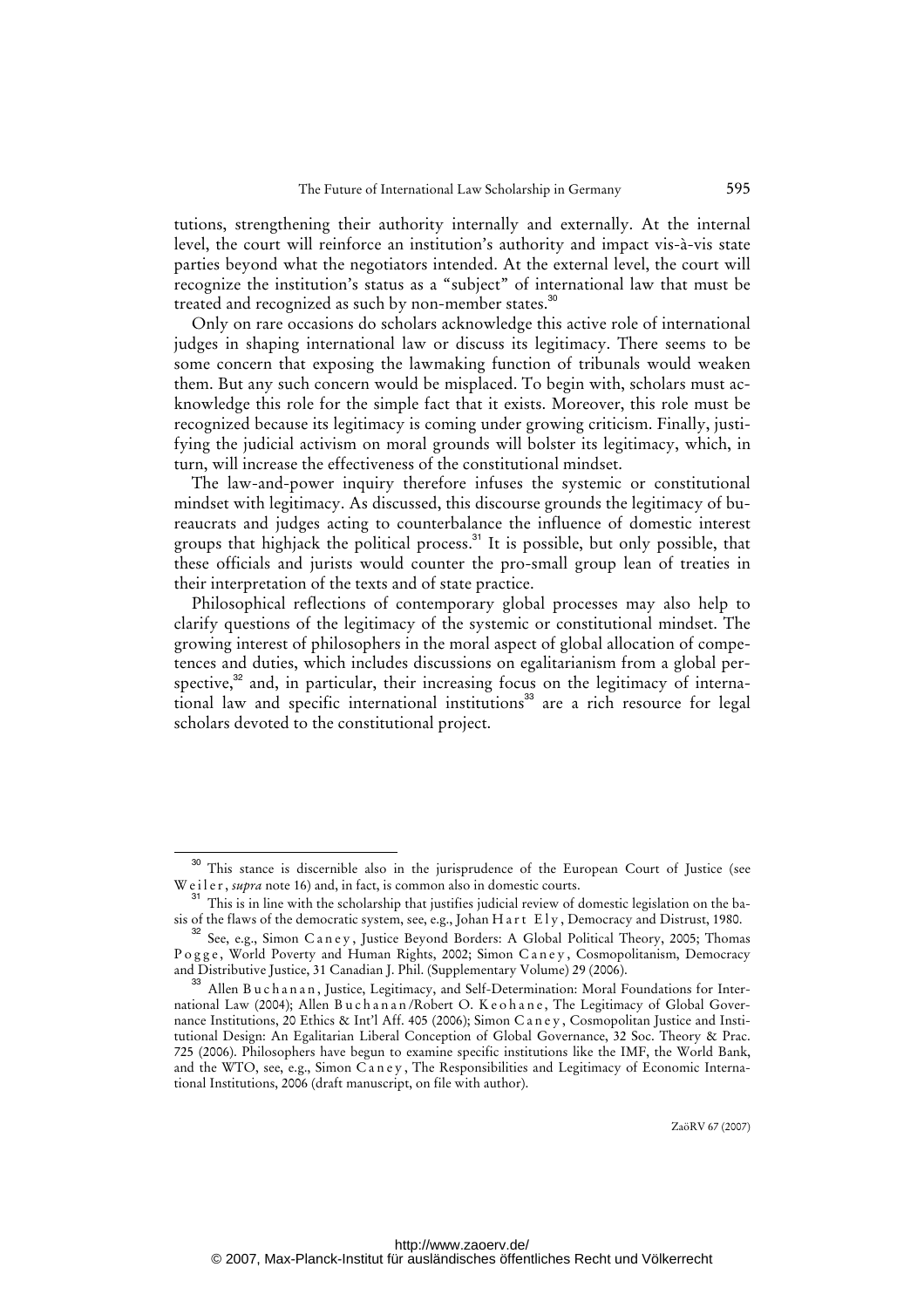## **3. Acoustic Separation of Law and Power?**

One could argue that the study of law should be kept distinct from the study of power and distinct from philosophical debates. There are obvious risks to admitting that lawyers – including legal scholars – not only interpret the world but also change it. Admitting the law-altering role of the "merely observing" lawyer might provoke claims of the illegitimacy of this role or its limited effectiveness. We know that politicians tend to underestimate the power of international judges and often make mistaken calculations when agreeing to delegate power to them. There is strong evidence to suggest, for example, that the negotiators of the WTO regime failed to realize the significance of establishing the Appellate Body.<sup>34</sup> So perhaps we should keep quiet? Many believe that, for the constitutionalist project to succeed, it must draw attention away from lawyers' active law-making role. Like formalist judges, some scholars believe that their silence on this matter obscures their activism and thus shields them from criticism. And perhaps there are those who truly believe that, for example, when the WTO Appellate Body marries trade with labor rights or with the environment, the simple explanation is that this is merely in line with what the texts say, because this is the better argument.

So perhaps one way to ensure the divide between law and power is to maintain the divide between the rhetoric of positive international law, on the one hand, and the adjacent disciplines of philosophy and international relations, on the other. Under such an approach, legal scholarship would not engage directly in an analysis of morality or of power (including its own power), but would be informed by the insights garnered from neighboring disciplines. This was the solution proposed by the erstwhile international lawyer Hans Morgenthau, a German émigré to the U.S.<sup>35</sup> In 1940, he initially called for "a truly scientific theory of international law",

See Joseph H.H. W e il e r, The Rule of Lawyers and the Ethos of Diplomats: Reflections on the Internal and External Legitimacy of WTO Dispute Settlement 9 (Jean Monnet Working Paper No. 9/00, 2000), available at: <<http://www.jeanmonnetprogram.org/papers/00/000901>>.

From interviews with many delegations I have conducted it is clear that, as mentioned above, they saw the logic of the Appellate Body as a kind of Super-Panel to give a losing party another bite at the cherry, given that the losing party could not longer block adoption of the Panel. It is equally clear to me that they did not fully understand the judicial let alone constitutional nature of the Appellate Body.

Richard Steinberg, *supra* note 25, at 251 n.27, states,

A few WTO DSU negotiators contemplated the possibility that in interpreting WTO agreements, the Appellate Body would engage in expansive lawmaking. However, most trade ministers consistently underestimated or dismissed that possibility, focusing instead on the virtues of its function of applying the rules.

See also Peter v an d en B o s s c h e, From Afterthought to Centerpiece: The WTO Appellate Body and Its Rise to Prominence in the World Trading System, Maastricht Faculty of Law Working Paper 2005/1, 2005, available at: <[http://papers.ssrn.com/sol3/papers.cfm?abstract\\_id=836284>](http://papers.ssrn.com/sol3/papers.cfm?abstract_id=836284) (last visited July 15, 2007) (analyzing the success of the Appellate Body despite early modest expectations).

See Martti K o s k e n n i e m i, The Gentle Civilizer of Nations, 2001, 459. M o r g e n t h a u had embarked on a career in international law in Europe before immigrating to the U.S. in 1937 and becoming one of the founders of the discipline of international relations.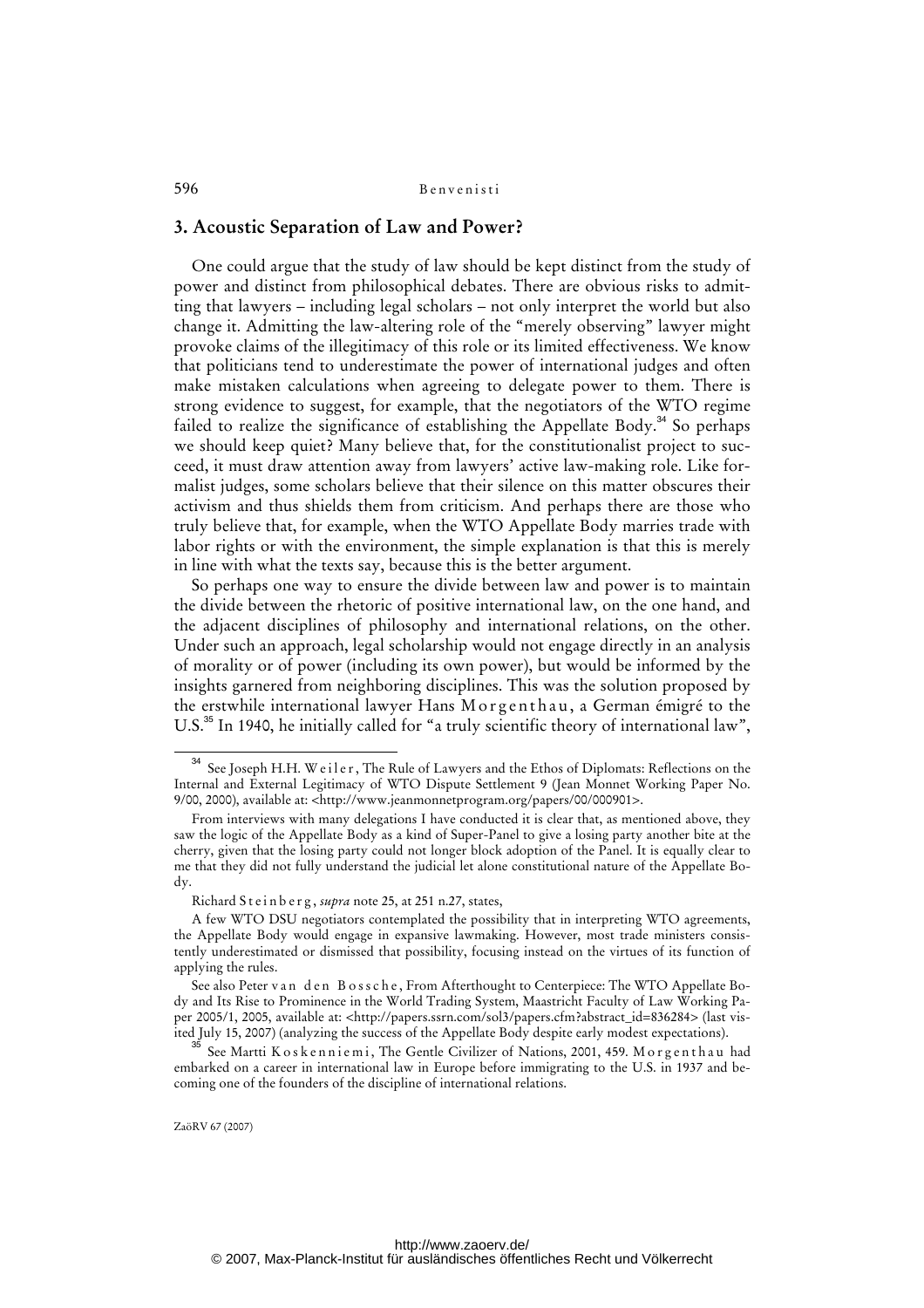which must "come closer to the reality".<sup>36</sup> His "functional theory of international law" was to "prepar[e] the ground for satisfying the greater ethical and political desire to improve international relations by means of the law".<sup>37</sup> But ultimately, Morgenthau did not pursue his agenda within the framework of the study of international law. He felt that a more radical step was necessary and set out to found the new discipline of international relations. It was from within this latter discipline that ultimately, despite many initial doubts, international law became the subject of critical analysis.

Maintaining acoustic separation may thus be a useful solution for lawyers as they will thereby benefit from the insights of theories of power and interaction, while at the same time retaining the self-contained logic of the law. Where lawyers willingly admit that the law is open to several interpretative options, the understandings and observations from international relations theories and other relevant sciences that study "the laws which govern the social relations of men"<sup>38</sup> could be of indirect use to the interpreter. Similarly, this can be the case with respect to the philosophical discourse on global justice.

Yet, at the same time, it is imperative that we be aware of the limits of acoustic separation and the promise inherent in a more comprehensive approach. This point can be illustrated using the context of civil engineering. K elsen likened the constitutional project to the construction of a pyramid of norms. We tend to focus on the pyramid's horizontal and vertical dimensions, establishing the higher norms, their internal relationships, and their impact on lower level norms and on exceptional ones. But we do not discuss their external interface with life outside the pyramid, even though the strength, stability, and sustainability of any pyramid depend not only on the allocation of internal pressures but also on the operation of external ones. A pyramid must be constructed on foundations that take into account soil properties, soil dynamics, and slopes. A pyramid built on rock needs a different foundation from that built on sand. For legal engineers, power is what replaces soil properties and dynamics at the foundation of our normative pyramid. And philosophical inquiries into how our pyramid must be shaped are our equivalent to the aesthetic considerations that guide engineers.

In other words, in order to fully understand our legal pyramid, we must examine it not only from within but also from without. We can choose not to call the external view a "legal" view. But we must understand it all the same, for in so doing, we come closer to fulfilling our calling to interpret the world, as well as to suggesting how it can be improved. My main point is that open acknowledgement of the external input can strengthen the systemic thinking. Moral insight into the desirability of certain norms and institutions, along with the observation that treaties tend to privilege the powerful domestic interests and powerful states at the ex-

<sup>&</sup>lt;sup>36</sup> Hans I. Morgenthau, Positivism, Functionalism, and International Law, 34 Am. J. Int'l L. 260, 273 (1940).

 $37$  Ibid. at 284.

<sup>38</sup> Ibid.